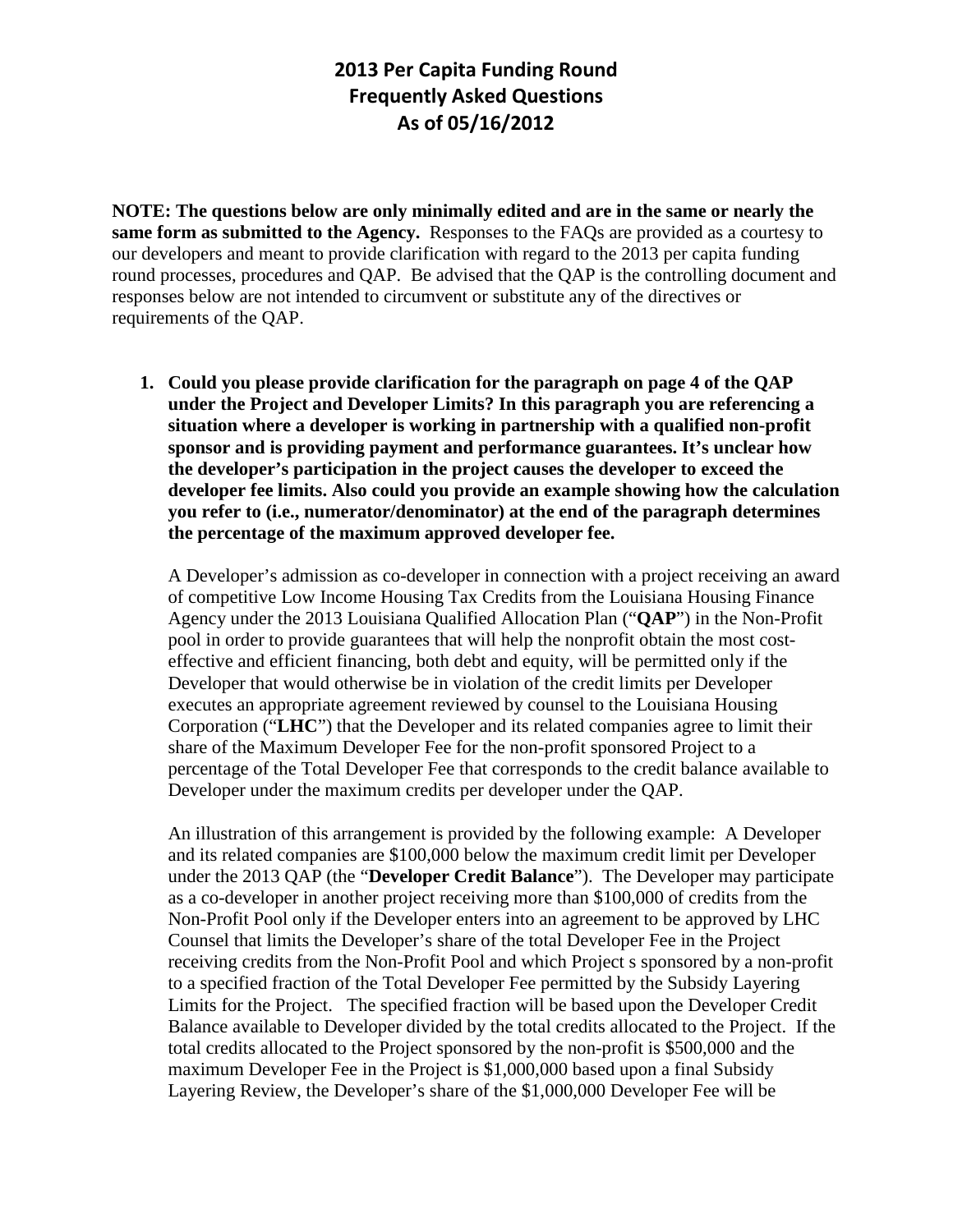\$200,000. The \$200,000 available to the Developer from the Project sponsored by the Non-Profit is based on the maximum Developer Fee of \$1,000,000 under the Subsidy Layering Review Limits times a fraction in which the numerator is the Developer Credit Balance (\$100,000) and the denominator is the amount of credits (\$500,000) allocated to the Project sponsored by the non-profit. This arrangement is consistent with the policy embedded in the 2013 QAP to limit credits per developer while simultaneously permitting non-profit sponsors to benefit from the financial and supplemental support of experienced developers.

## **2. Under the draft 4/24/12 QAP, points are awarded for Veterans Projects. The criteria for the awarding of points are very specific when VASH vouchers are committed, but very broad for "projects which incorporate support from local Veteran's Administrative Centers". My questions are as follows:**

a) How does the VA support need to be documented? Do you require a firm commitment letter or a general letter of support?

See language from the Final 2013 QAP which provided defining information.

b) Does the VA support need to cover a certain percentage of units? Can a project have just one unit with VA support and get points?

See language from the Final 2013 QAP which provided defining information.

c) VASH is focused exclusively on homeless vets, with 65% of VASH units nationally targeted for the Chronically Homeless. Does the VA support need to be for a Chronically Homeless target group?

See language from the Final 2013 QAP which provided defining information.

## **3. Under the Allocation Pools description, "..the State's 2013 housing credit ceiling will be divided among congressional districts for award to the projects meeting the highest public purposes within each Congressional District."**

- (1) This language suggests that the highest public purpose is different for each Congressional District; and
- (2) Will there be additional selection criteria above and beyond the scoring with regard to meeting a particular "highest public purpose"? For instance, one district's highest public purpose might be family housing and another's senior housing? Is this correct, or does the tax credit scoring control the selection process exclusively.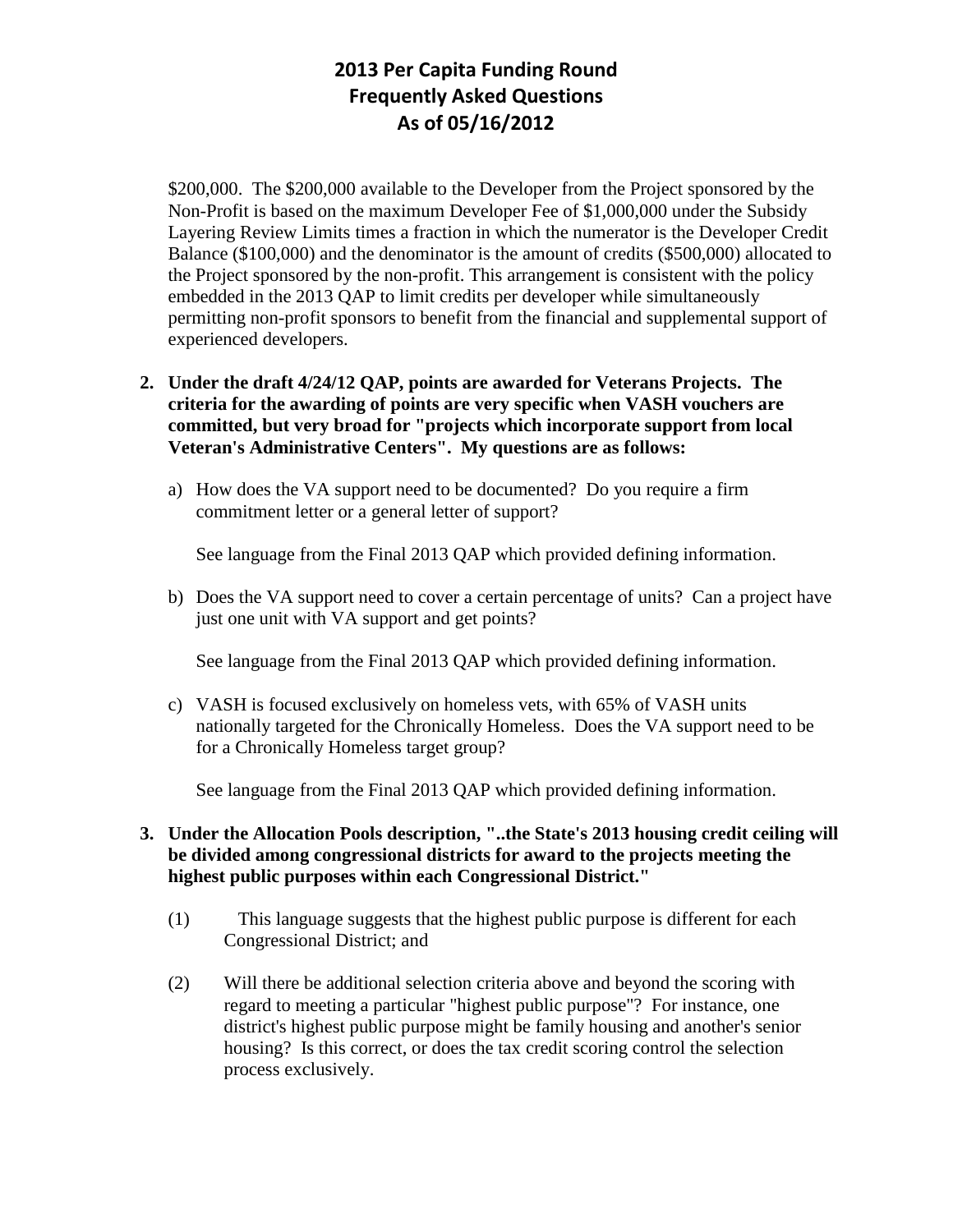See language from the Final 2013 QAP which provided defining information. Scoring in each Congressional District will be done as outlined in the "Selection Criteria" of the 2013 QAP.

**4. Public Housing Authority Projects: for those developers working with PHA's to construct or substantially rehab obsolete public housing developments, requiring the developer to forego 51% of its developer fee severely hinders public-private partnerships as developers typically take the majority of risk in such deals (ie providing all financial and construction guarantees); thereby earning its developer fee. We ask that the QAP language be changed to state that a project that includes the signed certification form from Louisiana Housing Counsel dated not earlier than 60 days of the application submission which verifies that a PHA is sponsoring and developing the project referenced in the application. The PHA must have at least 51% controlling interest in the General Partner of a Limited Partnership or Managing Member of a Limited Liability Company OR receive at least 51% of the developer fee. The application must contain the current project specific certification.**

The QAP has been approved as written: The PHA must have at least 51% controlling interest in the General Partner of a Limited Partnership or Managing Member of a Limited Liability Company **and** receive at least 51% of the developer fee. The application must contain the current project specific certification.

## **5. Location Characteristics: although a maximum of 10 points are allotted, there are only 9 characteristics from which to choose. Will another characteristic other than convenience store be allowed?**

The 2013 QAP is in its final form - No other items will be added to the selection criteria. Nine (9) points is the maximum.

## **6. Are we allowed to use the 2012 and 2013 Qualified Census Tract (QCT) designations when determining if a property is in a Difficult Development Area (QCT/DDA)?**

Documentation regarding the QCT/DDA designation must be submitted at time of application evidencing either the 2012 or 2013 designation to receive corresponding points.

**7. If a rehabilitation project recently replaced windows with double paned, double insulated windows must they be replaced? Is there a maximum age limit for the windows or other specs or guidelines to confirm if exiting windows are acceptable without the need of replacement?**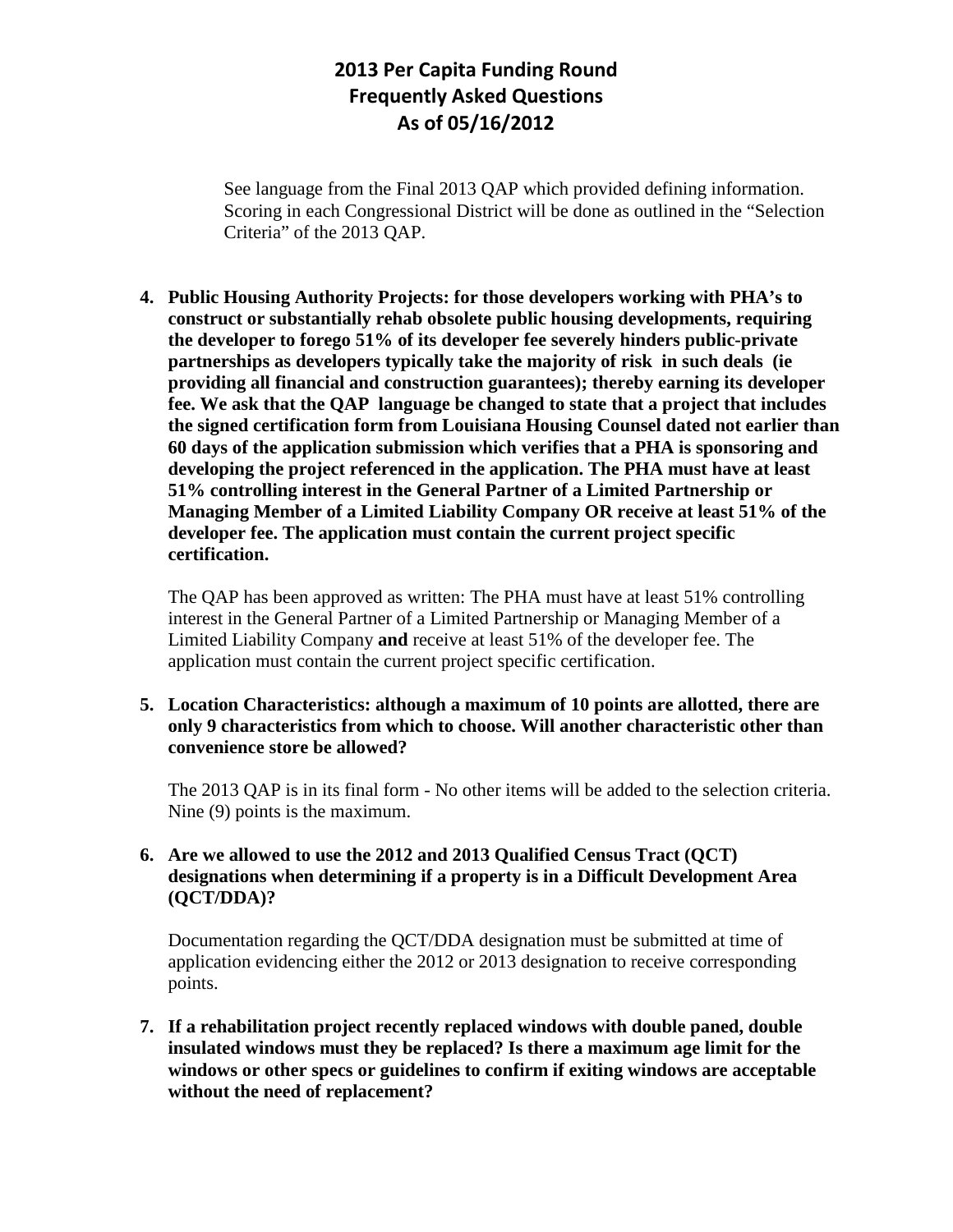Requisite language from the 2013 QAP is below:

Rehabilitation Projects are not required to adhere to the minimum Energy Efficiency requirements unless:

- (i) The Capital Needs Assessment requires replacement of the item or
- (ii) The applicant chooses to replace an item or
- (iii)The LHFA's or the Corporation's architect, in consultation with the LHFA's or the Corporation's contracted underwriter, determines that an early replacement of an item with a more energy efficient system substantially improves the quality of life for residents with substantial benefits attributable to reduce deposits to reserves for replacement and/or reductions in operating expenses.

## **8. Is there a minimum washer and dryer requirements for elderly buildings?**

The requirements regarding washers and dryers as stated in the QAP apply to all development types. Developers may submit a waiver for washer and dryer requirements along with information concerning proposed washer and dryer configurations for elderly buildings to be reviewed on a case by case basis (see below):

**Project Amenities:** All properties other than SRO Projects must include HVAC systems, refrigerators, stoves, an on-site laundry (1 washer and 1 dryer per every 10 units- except for Elderly Projects). If washers and dryers are installed and maintained in every unit at no additional cost to tenants, an on-site laundry is not required. All amenities, with the exception of the on-site laundry, must be available to the tenants at no additional charge. The requirement of an on-site laundry shall not apply to rehabilitation projects with 12 or fewer units.

## **9. Will support from a local Veterans Administration without a commitment of VASH vouchers allow for scoring of III (D) Veterans project such as if the property already has Project Based Section 8 vouchers?**

See language from the Final 2013 QAP which provided defining information.

## **10. Are there any specific requirements to achieve points for I - E(iii) - Rehabilitation or conversion of Non-Historic Property other than what is shown in the Selection Criteria?**

Rehab projects must adhere to all requirements in the QAP relative to a rehabilitation project including submission of a Capital Needs Assessment as stated below:

**Rehabilitation projects** must submit a Capital Needs Assessment which specifically addressing the current FEMA Guidelines.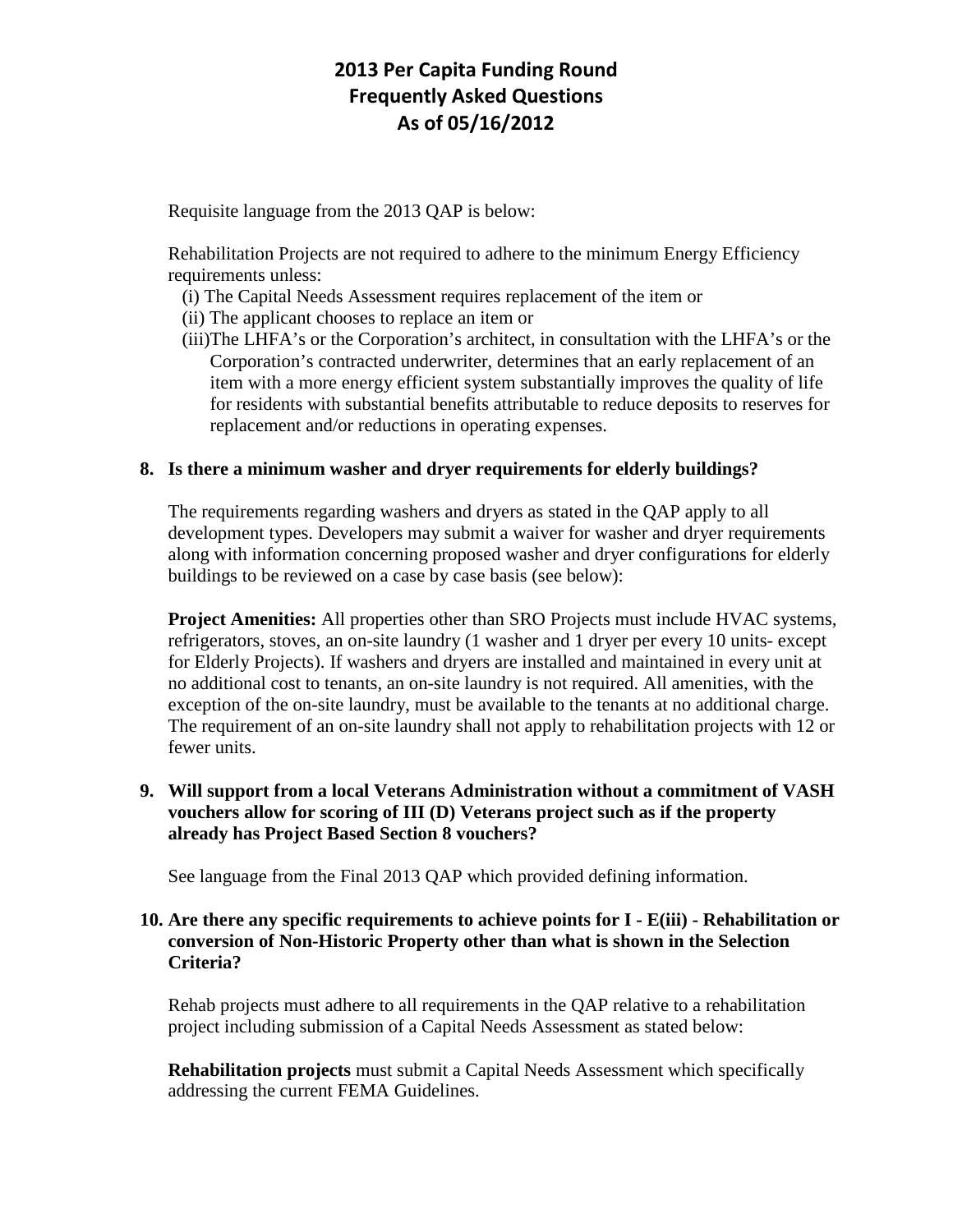## **11. Is a full perimeter fence required for a security gate or rather is fencing to keep people from crossing through acceptable? Must the fence lock? Are parking lots required to be fenced also?**

On Site Security was intended to allow the developer to provide security to the property in a manner other than an on-site guard. This would include but is not limited to a residential community which incorporates strictly-controlled entrances for pedestrians, bicycles, and automobiles, characterized by a closed perimeter of walls and fences.

### **12. Is the requirement for Leverage for Disability funding defined in further detail in the QAP? Are there minimum requirements or exclusions?**

Disability funding would be similar to the PSH funding with CDBG Funds. If the subsidy ended, the services would no longer be provided. Therefore, a minimum one year requirement is essential to cover the initial one-year lease term for the tenant with disabilities. The developer must submit in the application the documentation evidencing such a commitment and the terms of that commitment.

## **13. With respect to Section I in the Selection Criteria, Targeted Project Type (Select All That Apply) please confirm that all project types could conceivably be included in one application. As an example, if a scattered site project involves both rehab and new construction; can the project be awarded points under D. and F? As another example, if a project is comprised of scattered sites and a non-scattered site, can it be awarded points under E. and F?**

Please see below final approved language from the 2013 QAP regarding Targeted Project Type**:**

**NOTE:** Points may only be selected from one of the following categories: Selection Criteria Items I.D. New Construction Scattered Site Project, I.E. Non Scattered Site Rehabilitation Projects, and I.F. Scattered Site Substantial Rehabilitation or Infill Projects. No project will be allowed points from more than one of the aforementioned categories.

## **14. In reference to Section III E in the Selection Criteria, please clarify the definition of "Rural Area Project." The glossary defines "Rural Area" and "Rural Project", which appear to differ. Does "Rural Area Project" mean a project that is located in a "Rural Area"?**

Note clarification made to "Glossary" of 2013 QAP as follows: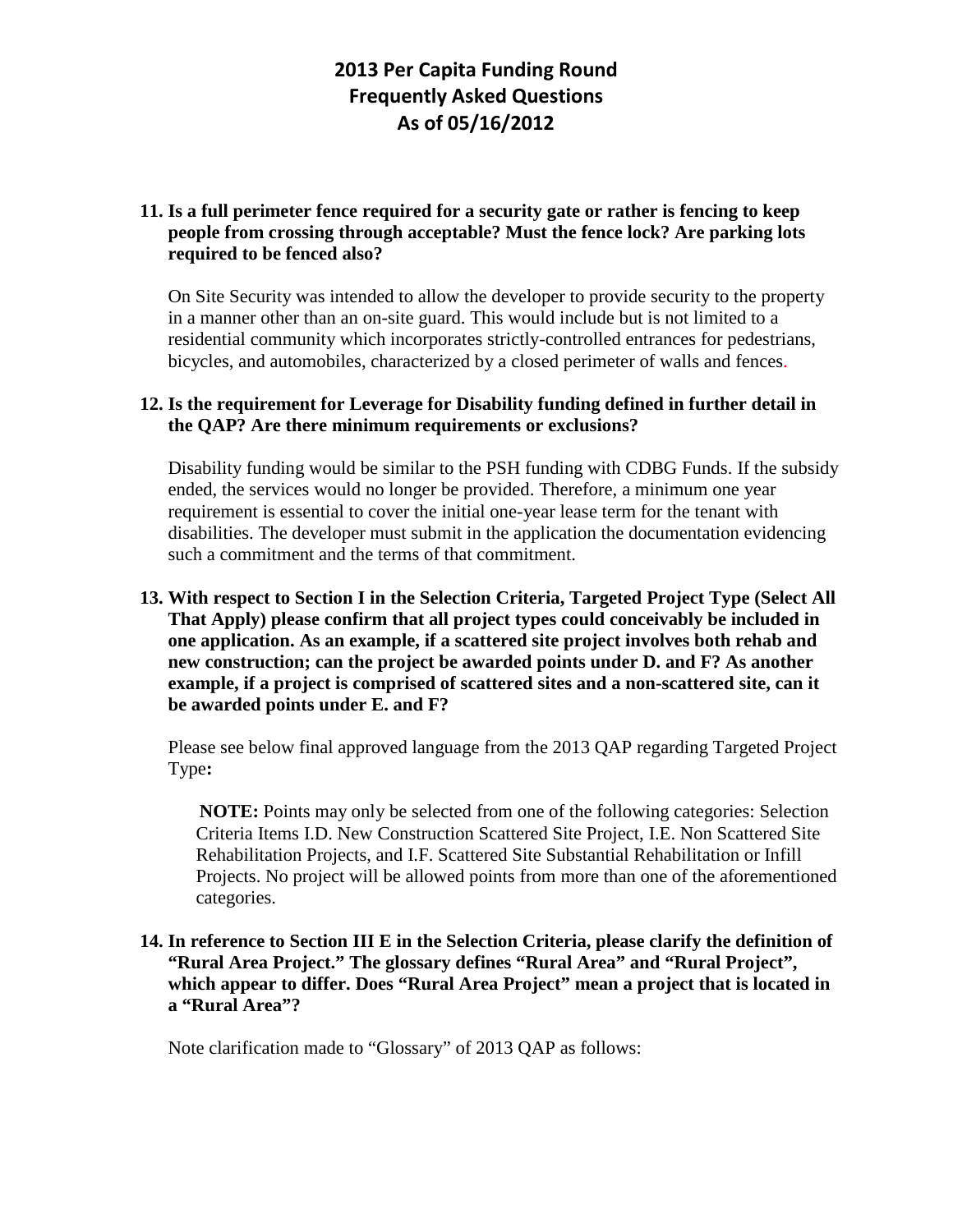**RURAL AREA PROJECT:** Any area outside the corporate limits of the following 10 Louisiana cities: New Orleans, Baton Rouge, Shreveport, Lafayette, Lake Charles, Kenner, Bossier City, Monroe, Alexandria, and Houma.

#### **(RURAL PROJECT**: Omitted)

#### **15. Does the New Orleans Master Plan qualify as a Concerted Community Revitalization Plan?**

To qualify the submission must comply with the terms of "Concerted Community Revitalization Plan" as defined in the 2013 QAP. The New Orleans Master Plan encompasses the entire City of New Orleans and does not dedicate specific resources to a designated community; therefore, the New Orleans Master Plan will not qualify as a Concerted Community Revitalization Plan.

#### **16. What is the definition of a "distribution facility"?**

The market study analyst will determine if a facility is a distribution facility according to industry standards.

### **17. If a facility that is both a Junk Yard and a Salvage Yard is located within .5 miles of the project site would the point reduction in Neighborhood Features be 1 point?**

Staff will review the findings of the Market Study analyst in clarifying specific facilities in question.

#### **18. Please confirm that projects that are not funded in the Non-Profit/CHDO pool are then transferred to compete in the Collapsed Pool.**

The QAP states "Following final approval of the awards, any unfunded projects will be placed in statewide rank order".

### **19. Sections I.C. and I.E. refer to units that are "Vacant" or "Abandoned." Can a developer transform, say, an empty office building into residential units and claim points for all of the "units" being "Vacant" or "Abandoned?"**

As described an empty office building does not conform to the definition of a "unit". The project must conform to all requirements and definitions of the 2013 QAP relative to Vacant or Abandoned units.

### **20. One of the Threshold Requirements is "Environmental Review." Is there a specific form you want the licensed environmental engineer to use? For Example, is the**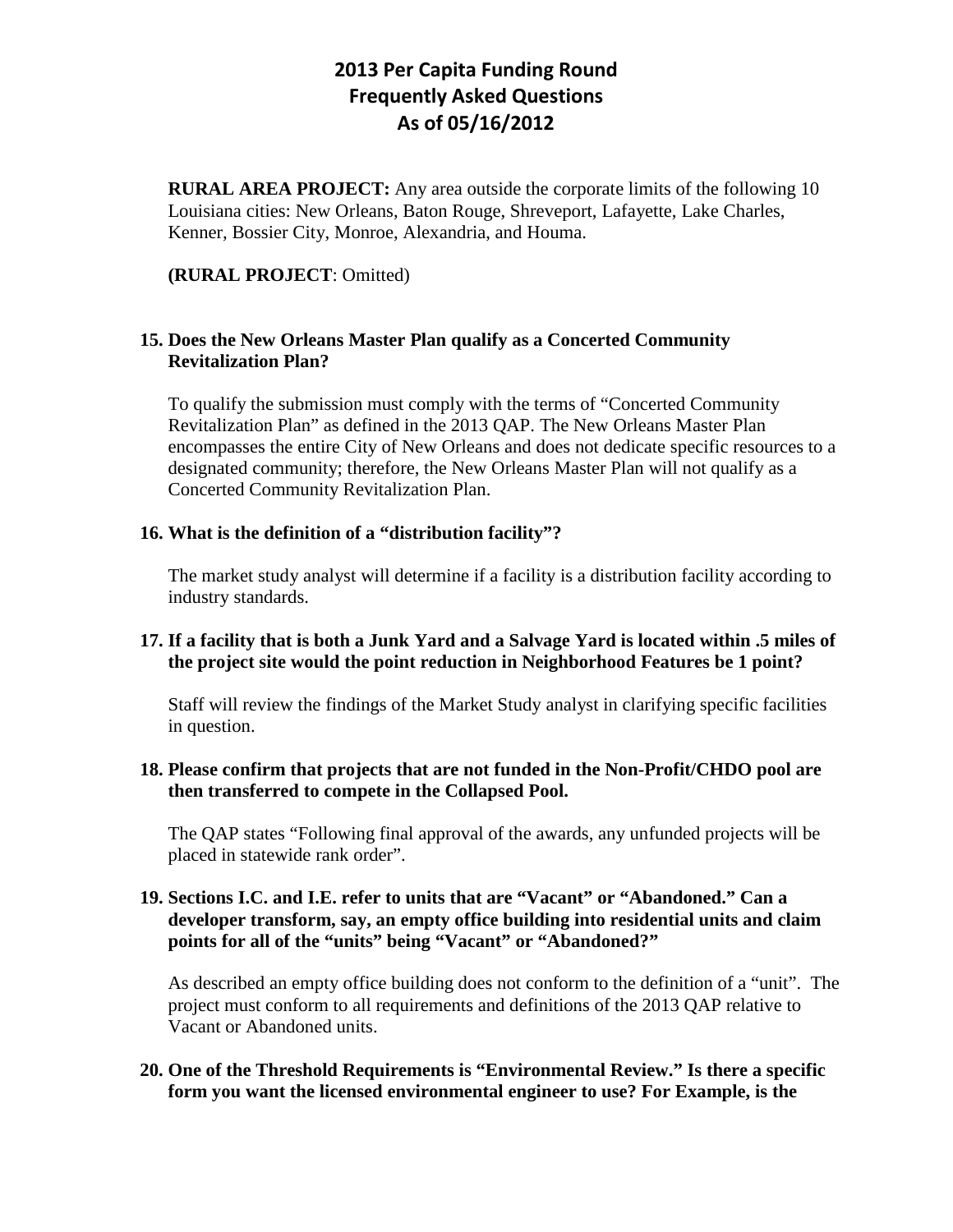#### **ERR like the one that has to be done for Federal NSP2 Funds (Sample Attached) sufficient?**

See language from QAP below:

"All projects involving use of existing structures must submit an Environmental Restrictions Checklist completed by a professional licensed to conduct environmental testing."

The environmental engineer conducting the review should be familiar with the format needed to complete the review.

## **21. Re: III. B. Priority Development Areas and Other Preferences. Unit Affordability. Can you claim points for (i) and for (ii), and (iii) or just one of them?**

Points may be selected which combines criteria III B. *Unit Affordability*  $(i)$  and  $(iii)$  or  $(ii)$  and  $(iii)$ , but not  $(i)$ ,  $(ii)$  and  $(iii)$ 

## **22. Re: II. B. Targeted Population Type. Special Needs Households. Please confirm that if you check (i)** *Homeless Households***, and (ii),** *Disabled Households***, and (iii) Tenant Populations of Individuals with Children, that either Ten or Twenty percent of your units must consist of residents that are some combination of Homeless, Disabled, and Tenants with Children as opposed to a required percentage of each.**

Yes

**23. If you apply for CDBG or HOME funds do you have to show a funding gap in that amount to be eligible to receive those funds? If so, what happens if you are not awarded the CDBG or HOME funds? Your Sources do then not match your uses. Is your application then not Feasible and Viable or are you given an opportunity to show alternate sources of funds?** 

No, Developer should evidence in the application other alternative sources of funding if HOME or CDBG funds are not awarded.

**24. Under C.1. "Maximum Tax Credits" it reads, "A Developer may participate in a project sponsored by a qualified non-profit organization in which the Developer provides payment and performance guarantees on behalf of such nonprofit sponsor and in which the Developer's participation in such Project causes the Developer to exceed the Developer Fee limits only if the qualified non-profit sponsor, Developer and Taxpayer-Owner of such Project enter into an appropriate agreement with the Corporation…" Does the applicant have to enter into that agreement with the LHC**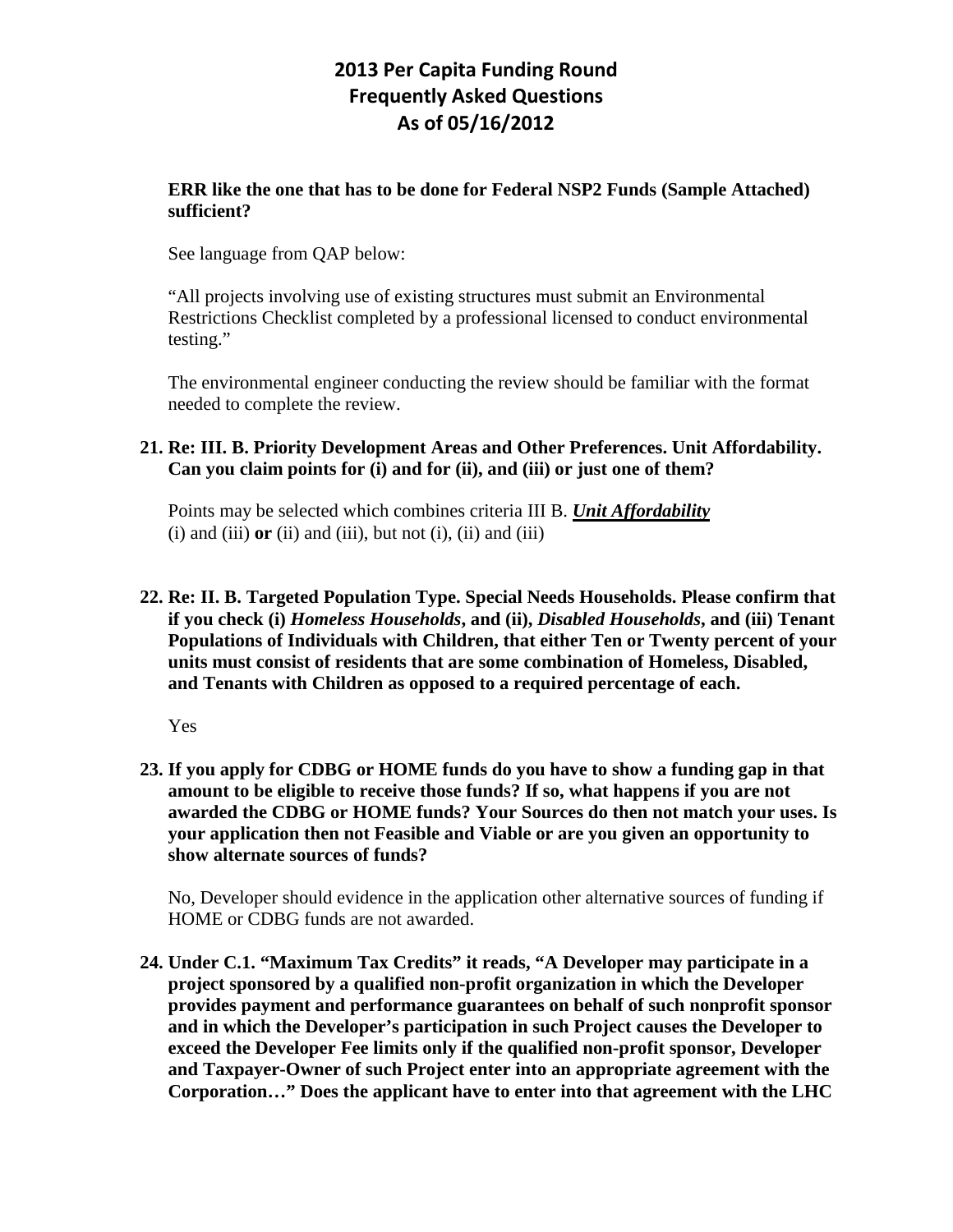#### **prior to the application deadline or just commit to doing so and then execute the agreement post award?**

A commitment to execute such an agreement is sufficient.

**25. The QAP states we should use a market analyst from the approved list. The only list I could find on the LHFA website was from 2010. Is there a current list of approved market analysts available?**

See language from the 2013 QAP regarding market study analysts.

#### **Q. Market Study and Appraisals**

Project developers will contract directly with approved disinterested market analysts to perform market studies. The selected market analysts must be a member of the National Council of Affordable Housing Market Analyst (NCAHMA) or a similar professional organization.

- **26. The QAP definition of Development Costs begins with "The costs of acquiring land or buildings or constructing and / or rehabilitating buildings and facilities functionally related and subordinate to such buildings..." Does the Development Cost definition include all soft costs including required reserves?**
	- a. The soft costs that are considered reasonable are included as a Development Cost; however, reserves for replacement are not Development Costs.
- **27. In the TDC section does "elevated" and "non-elevated" refer to a elevator? Or does it mean elevated on piles, due to flood plain issues?**
	- a. "Elevated" refers to developments with buildings that include the use of an Elevator.
- **28. Redevelopment Area: the definition was revised to state that a local governmental unit provides incentives and/or resources amounting to or valued at 5% of total development costs. Assuming the project is located in a geographic area and QCT that is covered under a Concerted Community Revitalization Plan, are the following considered the referenced incentives or resources?**
	- a) Property tax abatement- would submit letter from parish assessor to project developer waiving taxes. The saving of taxes increases net operating income, thereby increasing supportable debt as a source.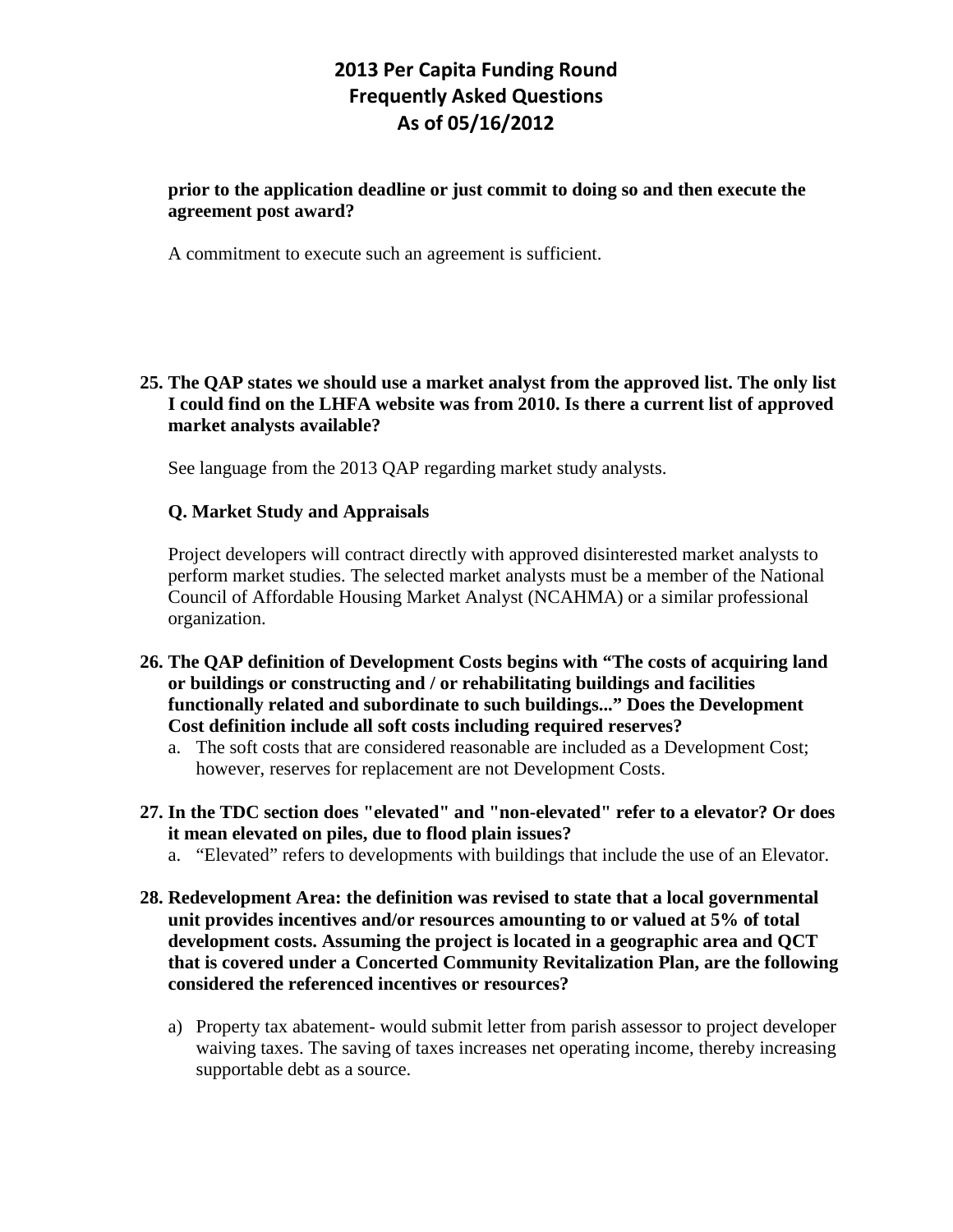Yes, but only if there is a specific description of the manner in which the property tax relief is consistent with the provisions of Article VII, Section 18 of the Constitution of Louisiana of 1974.

- b) Section 8 or public housing rental assistance- this would be a commitment from a local PHA for a specific number and amount of rental assistance. In Louisiana, a PHA is considered a unit of local government. Section 8 project based assistance will be treated as a resource from a local government only if the project's sources evidences hard debt and the Section 8 project-based assistance will be taken into account only in an amount equal to the hard debt allocated to the units receiving Section 8 project based assistance. If there is no hard debt associated with the project, the Section 8 PBRA will not be considered in meeting these criteria.
- c) Capital commitment from local PHA. As long as the project is a public housing redevelopment, it is permitted to use a variety of capital sources as leverage.

See response to b) above for all non-ACC units in the Project. ACC supported units should be exempt from property taxes if the local public housing authority enterented into a Cooperation Agreement with the United States Department of Housing and Urban Development.

**29. Can lease-to-own projects include rental (during the 15 year period) and eventual sale of property (at the end of the cycle) to a case management service provider who services low-income with PSH needs?**

In a lease-to-own project, tenants have right of first refusal. If the developer is considering an ownership arrangement that allows for a different scenario, a complete narrative should be submitted with the application for staff and counsel's review and consideration.

**30. Can a 24-hour security alarm system in each unit qualify as on-site security for scattered site projects?** No

### **31. In a scattered site project where some of the units are historic (by receiving historic tax credit equity), is the TDC limit \$185K or \$250K?**

See Maximum Average TDC Per Unit by Development Type in the QAP.